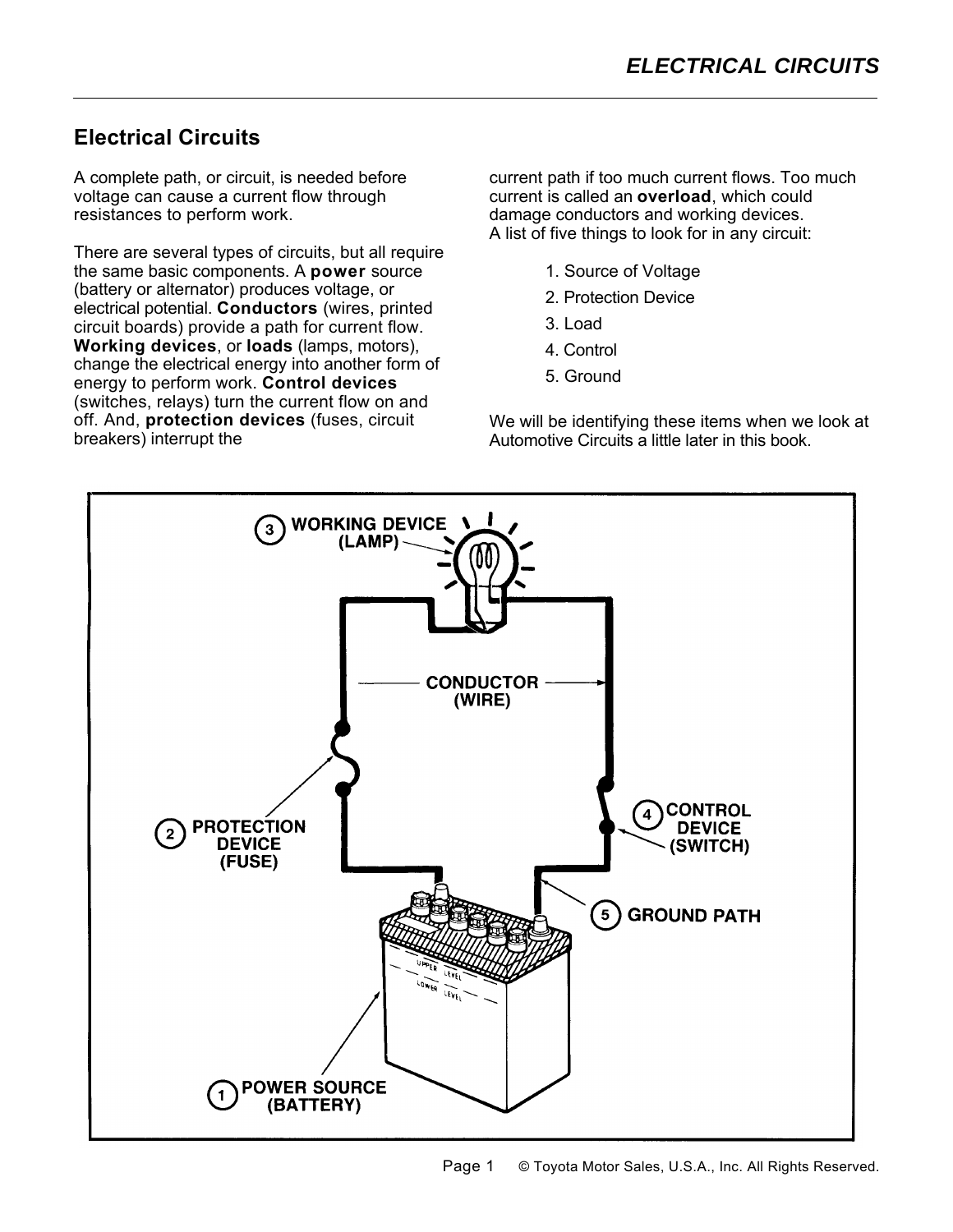# **Types Of Circuits**

There are three basic types of circuits: **series, parallel**, and **series-parallel**. The type of circuit is determined by how the power source, conductors, loads, and control or protective devices are connected.

### **SERIES CIRCUIT**

A series circuit is the simplest circuit. The conductors, control and protection devices, loads, and power source are connected with only one path for current. The resistance of each device can be different. The same amount of current will flow through each. The voltage across each will be different. If the path is broken, no current flows.

## **PARALLEL CIRCUIT**

A parallel circuit has more than one path for current flow. The same voltage is applied across each branch. If the load resistance in each branch is the same, the current in each branch will be the same. If the load resistance in each branch is different, the current in each branch will be different. If one branch is broken, current will continue flowing to the other branches.

### **SERIES-PARALLEL CIRCUIT**

A series-parallel circuit has some components in series and others in parallel. The power source and control or protection devices are usually in series; the loads are usually in parallel. The same current flows in the series portion, different currents in the parallel portion. The same voltage is applied to parallel devices, different voltages to series devices. If the series portion is broken, current stops flowing in the entire circuit. If a parallel branch is broken, current continues flowing in the series portion and the remaining branches.





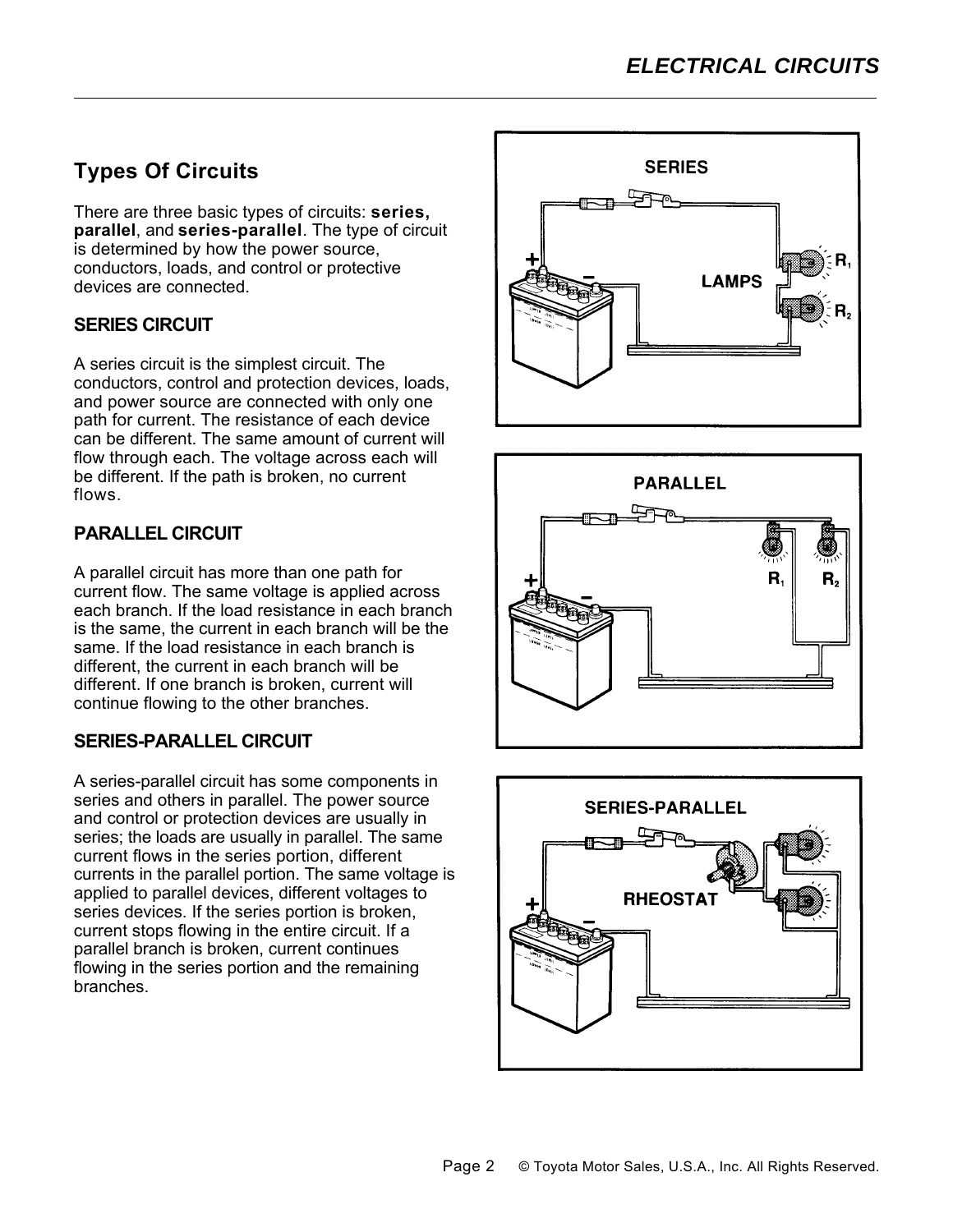#### **SERIES CIRCUITS**

In a series circuit, current has only one path. All the circuit components are connected so that the same amount of current flows through each. The circuit must have continuity. If a wire is disconnected or broken, current stops flowing. If one load is open, none of the loads will work.

#### **Use of Ohm's Law**

Applying Ohm's Law to series circuits is easy. Simply add up the load resistances and divide the total resistance into the available voltage to find the current. The voltage drops across the load resistances are then found by multiplying the current by each load resistance. For calculation examples, see page 6 in the Ohms law section. Voltage drop is the difference in voltage (pressure) on one side of a load compared to the

voltage on the other side of the load. The drop or loss in voltage is proportional to the amount of resistance. The higher the resistance, the higher the voltage drop.

When troubleshooting, then, you can see that more resistance will reduce current and less resistance will increase current. Low voltage would also reduce current and high voltage would increase current. Reduced current will affect component operation (dim lamps, slow motors). But, increased current will also affect component operation (early failure, blown fuses). And, of course, no current at all would mean that the entire circuit would not operate. There are electrical faults that can cause such problems and knowing the relationship between voltage, current, and resistance will help to identify the cause of the problem.

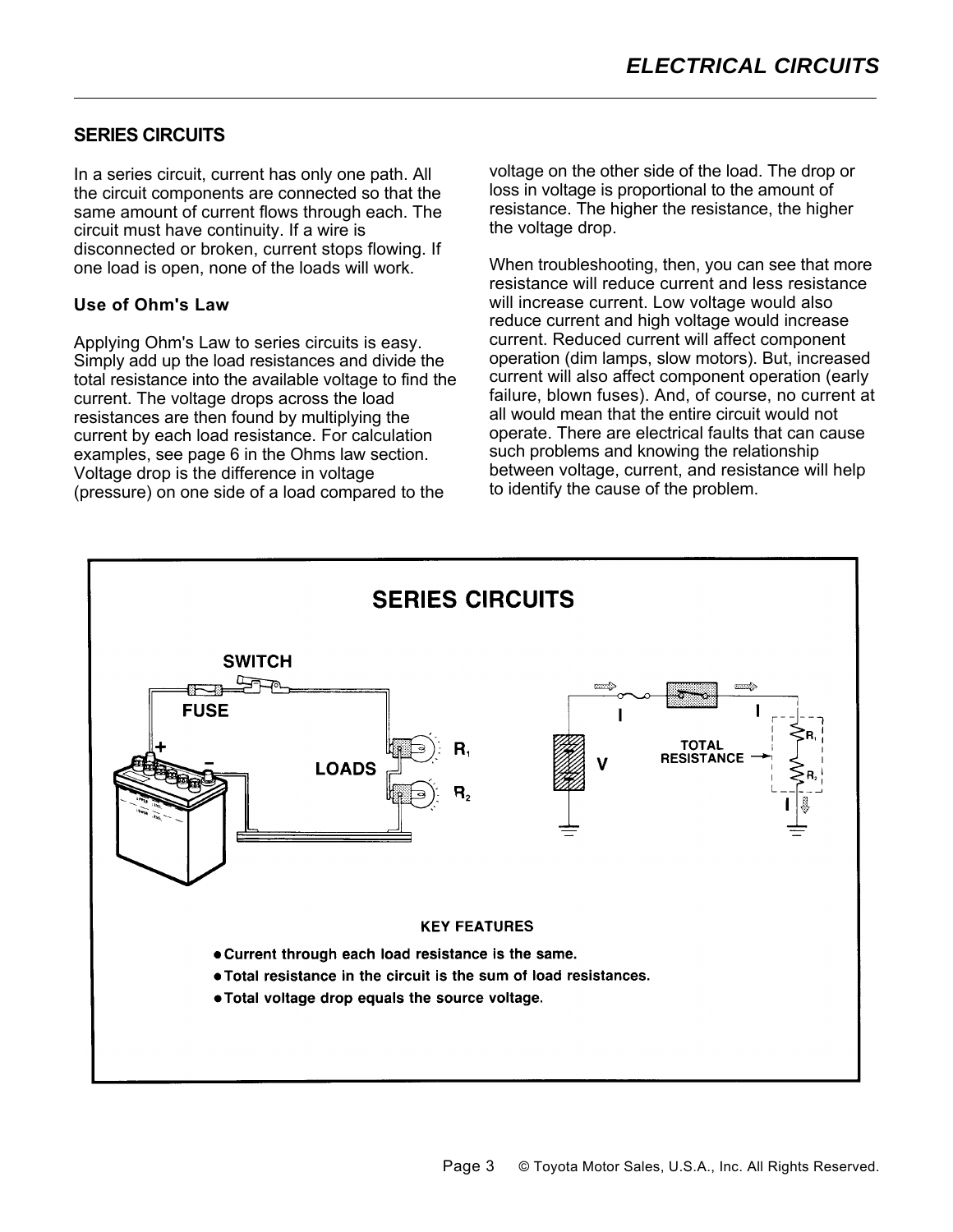#### **PARALLEL CIRCUITS**

In a parallel circuit, current can flow through more than one path from and to the power source. The circuit loads are connected in parallel legs, or branches, across a power source. The points where the current paths split and rejoin are called **junctions**. The separate current paths are called branch circuits or **shunt** circuits. Each branch operates independent of the others. If one load opens, the others continue operating.

#### **Use of Ohm's Law**

Applying Ohm's Law to parallel circuits is a bit more difficult than with series circuits. The reason is that the branch resistances must be combined to find an equivalent resistance. Just remember that the total resistance in a parallel circuit is less than

the smallest load resistance. This makes sense because current can flow through more than one path. Also, remember that the voltage drop across each branch will be the same because the source voltage is applied to each branch. For examples of how to calculate parallel resistance, see page 6.

When troubleshooting a parallel circuit, the loss of one or more legs will reduce current because the number of paths is reduced. The addition of one or more legs will increase current because the number of paths is increased. Current can also be reduced by low source voltage or by resistance in the path before the branches. And, current can be increased by high source voltage or by one or more legs being bypassed. High resistance in one leg would affect component operation only in that leg.

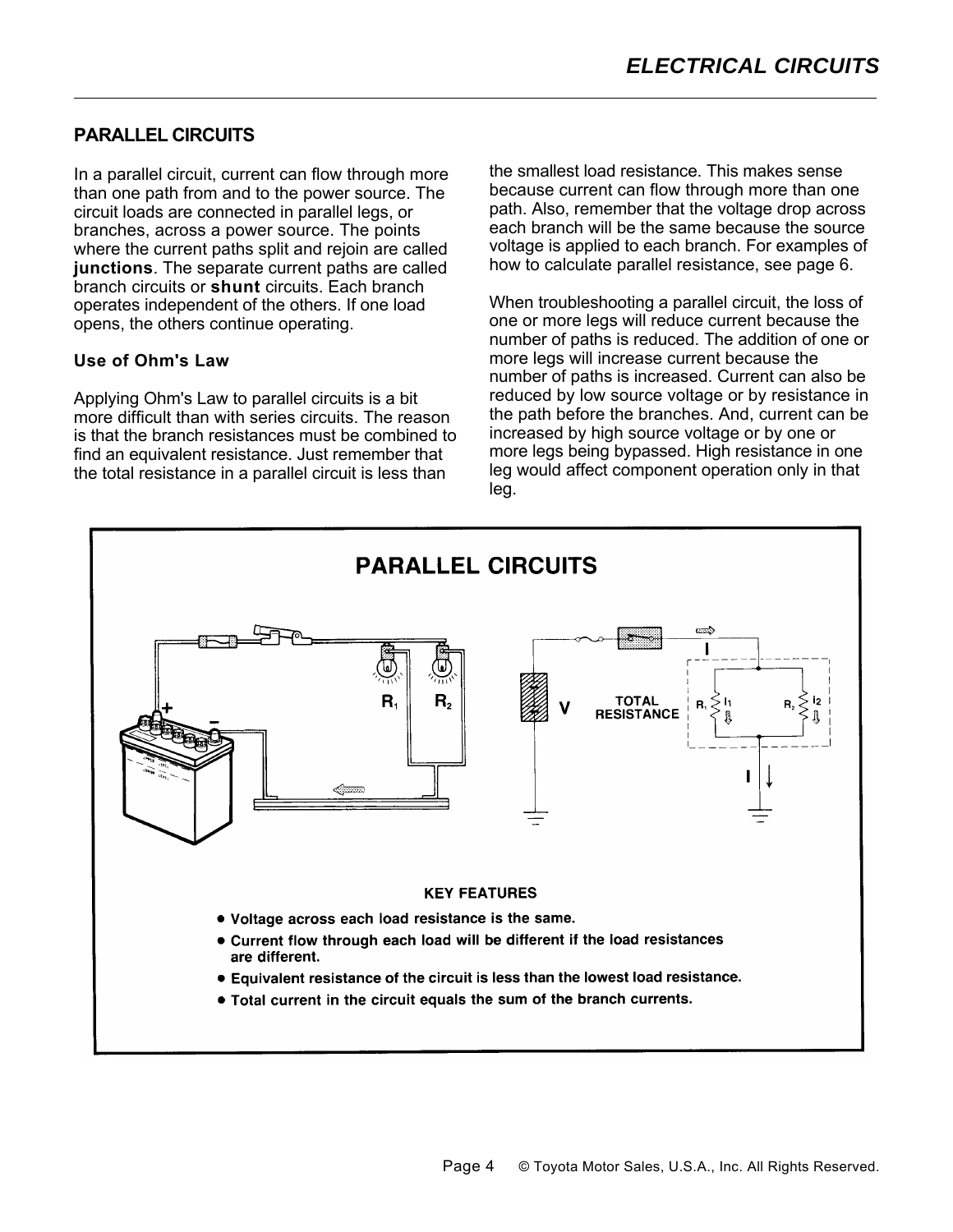#### **SERIES-PARALLEL CIRCUITS**

In a series-parallel circuit, current flows through the series portion of the circuit and then splits to flow through the parallel branches of the circuit. Some components are wired in series, others in parallel. Most automotive circuits are seriesparallel, and the same relationship between voltage, current, and resistance exists.

#### **Use of Ohm's Law**

Applying Ohm's Law to series-parallel circuits is a matter of simply combining the rules seen for series circuits and parallel circuits. First, calculate the equivalent resistance of the parallel loads and add it to the resistances of the loads in series.

The total resistance is then divided into the source voltage to find current. Voltage drop across series loads is current times resistance. Current in branches is voltage divided by resistance. For calculation examples, see page 6.

When troubleshooting a series-parallel circuit, problems in the series portion can shut down the entire circuit while a problem in one leg of the parallel portion may or may not affect the entire circuit, depending on the problem. Very high resistance in one leg would reduce total circuit current, but increase current in other legs. Very low resistance in one leg would increase total circuit current and possibly have the effect of bypassing other legs.

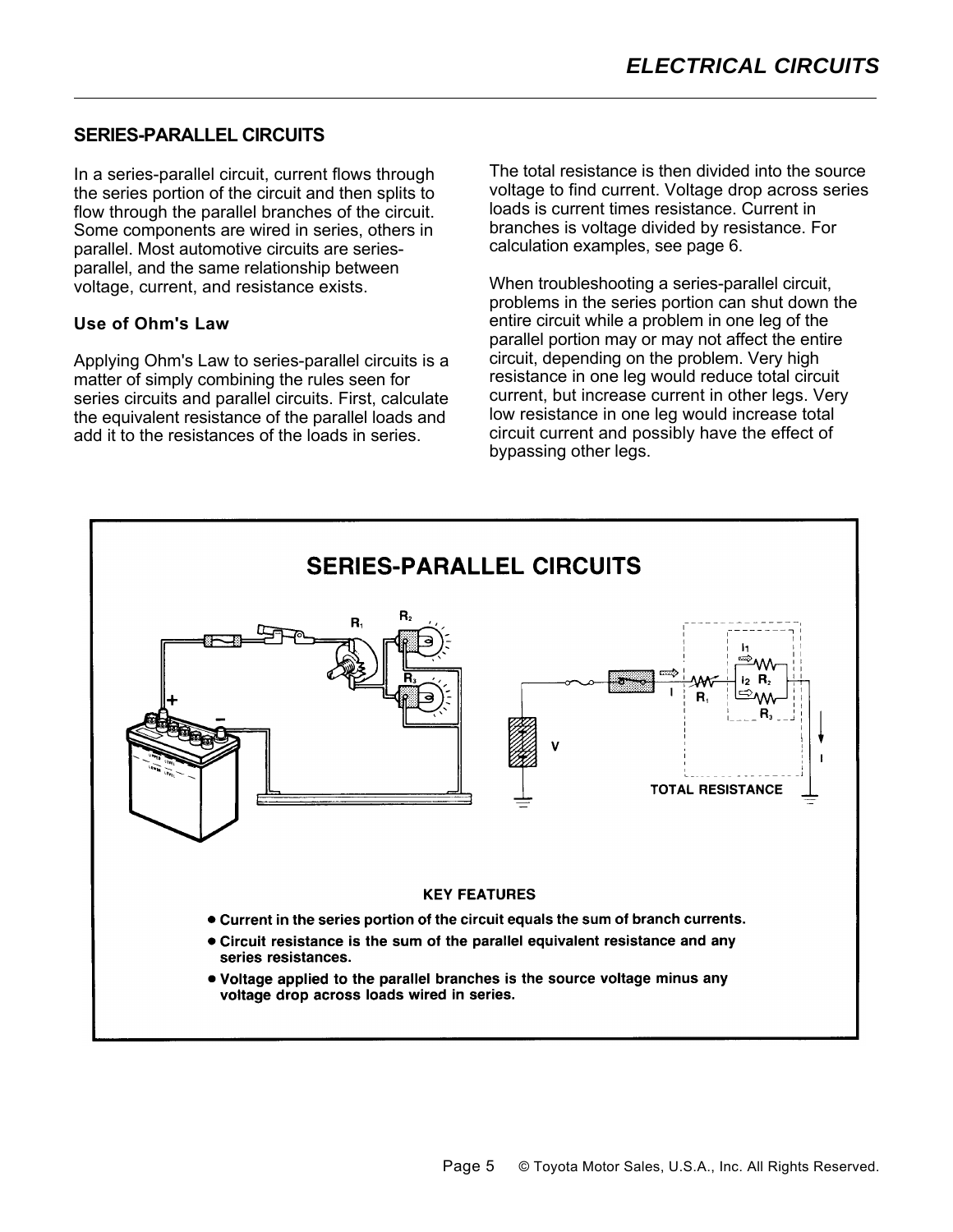## **Ohm's Law**

Fast, accurate electrical troubleshooting is easy when you know how voltage, current, and resistance are related. Ohm's Law explains the relationship:

- Current (amps) equals voltage (volts) divided by resistance (ohms)  $\dots$  I = E ÷ R.
- Voltage (volts) equals current (amps) times resistance (ohms)  $\ldots$  E = I X R.
- Resistance (ohms) equals voltage (volts) divided by current (amps)  $\ldots$  R ÷ E = 1.

#### **USING OHM'S LAW**

The effects of different voltages and different resistances on current flow can be seen in the sample circuits. Current found by dividing voltage by resistance. This can be very helpful when diagnosing electrical problems:

• When the resistance stays the same ... current goes up as voltage goes up, and current goes down as voltage goes down. A discharged battery has low voltage which reduces current. Some devices may fail to operate (slow motor speed). An unregulated alternator may produce too much voltage which increases current. Some devices may fail early (burned-out lamps).

• When the voltage stays the same ... current goes up as resistance goes down, and current goes down as resistance goes up. Bypassed devices reduce resistance, causing high current. Loose connections increase resistance, causing low current.



Page 6 **C** Toyota Motor Sales, U.S.A., Inc. All Rights Reserved.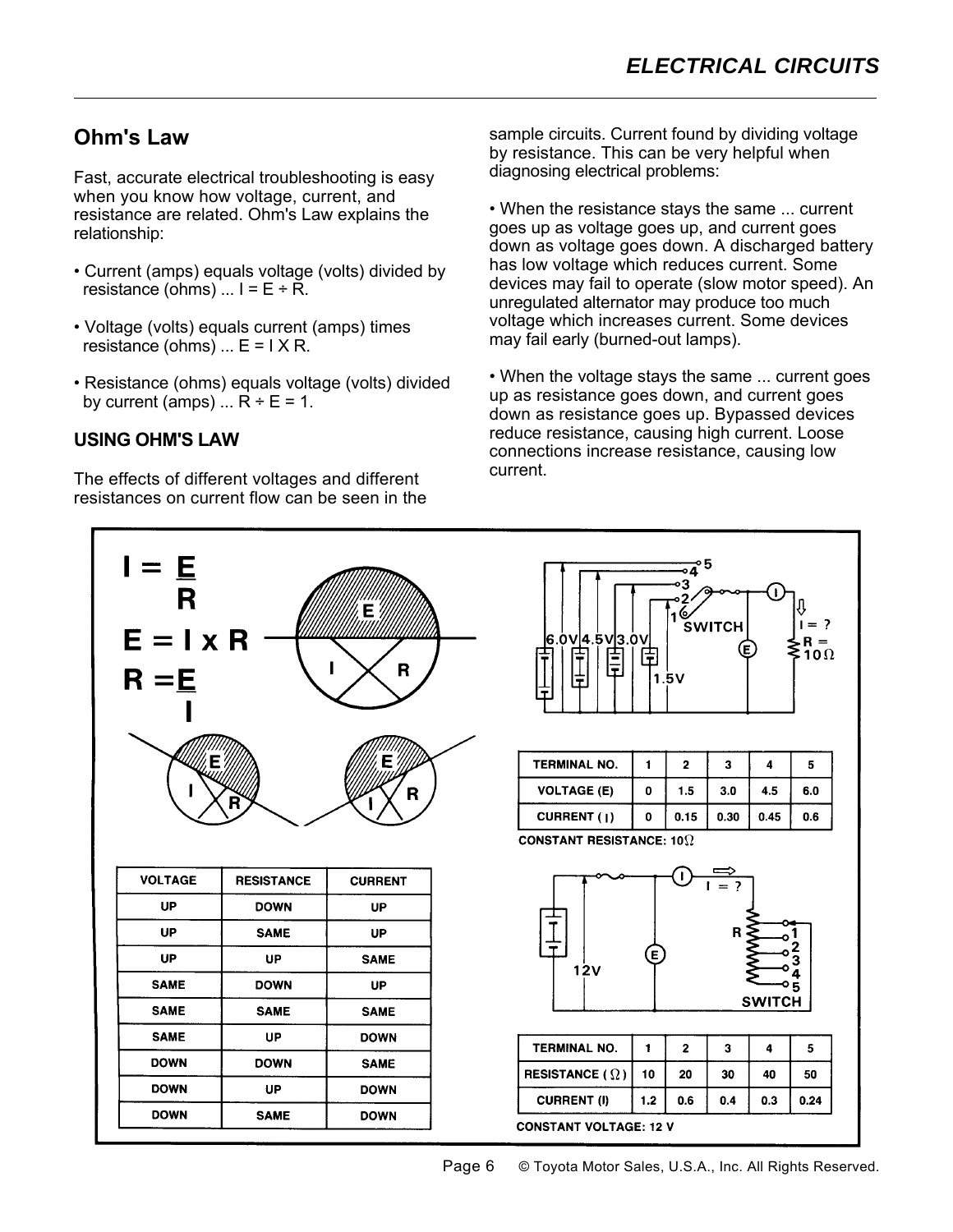#### **SAMPLE CALCULATIONS**

Here are some basic formulas you will find helpful in solving more complex electrical problems. They provide the knowledge required for confidence and thorough understanding of basic electricity.

The following abbreviations are used in the formulas:

E = VOLTS I = AMPS R = OHMS P = WATTS

#### **• Ohm's Law**

Scientifically stated, it says: "The intensity Of the current in amperes in any electrical circuit is equal to the difference in potential in volts across the circuit divided by the resistance in ohms of the circuit." Simply put it means that current is equal to volts divided by ohms, or expressed as a formula, the law becomes:

 $I = F/R$ 

or it can be written:

 $F = I X R$ 

This is important because if you know any two of the quantities, the third may be found by applying the equation.

Ohm's law includes these two ideas:

1. In a circuit, if resistance is constant, current varies directly with voltage.

Now what this means is that if you take a component with a fixed resistance, say a light bulb, and double the voltage you double the current flowing through it. Anyone who has hooked a sixvolt bulb to a twelve-volt circuit has experienced this. But it wasn't "too many volts" that burned out the bulb, it was too much current. More about that later.

2. In a circuit, if voltage is constant, current varies inversely with resistance.

This second idea states that when resistance goes up, current goes down. That's why corroded connectors cause very dim lights - not enough current.

#### **• Watts**

A watt is an electrical measurement of power or work. It directly relates to horsepower. In fact, in the Sl metric standards that most of the world uses, engine power is given in watts or kilowatts.

Electrical power is easily calculated by the formula:

#### $P = EXI$

For instance, a halogen high-beam headlight is rated or 5 amps of current. Figuring 12 volts in the system, we could write:

> $P = EXI$  $P = 12 X 5$  $P = 60$  watts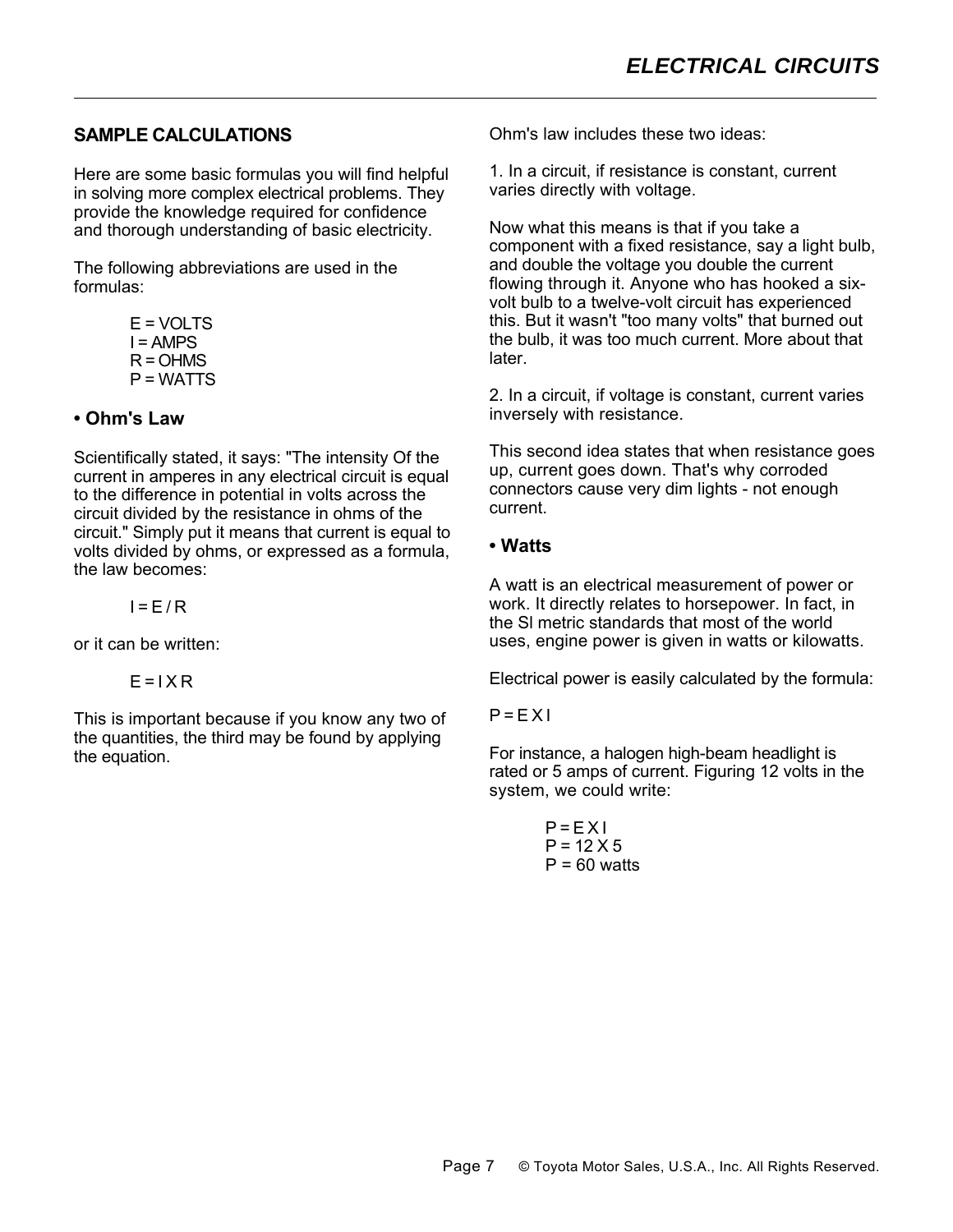#### **RESISTANCE**

The effect of individual resistors on the total resistance of a circuit depends on whether the circuit is series or parallel.

#### **Series Circuits**

In a series circuit, the total resistance is equal to the sum of the individual resistors:

#### SERIES:

total  $R = R1 + R2 + R3 +$ 

That is the basis of the concept of voltage drop. For example, if you had a circuit with three loads in series (a bulb, resistor, and corroded ground) you would add the three together to get total resistance. And, of course, the voltage would drop across each load according to its value.

## **Parallel Circuits**

Parallel circuits are a different story. In a parallel circuit, there are three ways to find total resistance. Method A works in all cases. Method B works only if there are two branches, equal or not. Method C works only if the branches are of equal resistance.

A. The total resistance is equal to one over the sum of the reciprocals of the individual resistors. That sounds confusing, but looking at the formula will make it clearer:

PARALLEL:

total R = 
$$
\frac{1}{1/R1 + 1/R2 + 1/R3 + ...}
$$

n example will make it even clearer. Suppose there is a circuit with three resistors in parallel: 4 ohms, 2 ohms, and 1 ohm. The formula would look like this:

total R = 
$$
\frac{1}{1/4 + 1/2 + 1/1}
$$

That becomes:

total R = 
$$
\frac{1}{1/4 + 2/4 + 4/4}
$$

 $\frac{1}{7/4}$ 

Which becomes:

total  $R =$ 

 $= 4/7 = 0.57$  ohms

So there is a little more than one-half ohm resistance in the circuit. You can see that the more resistors in parallel, the less the resistance.

In fact, the total resistance is always less than the smallest resistor. This is why a fuse will blow if you add too many circuits to the fuse. There are so many paths for the current to follow that the total resistance of the circuit is very low. That means the current is very high - so high that the fuse can no longer handle the load.

B. For two resistors:

total R = 
$$
\frac{R1 \times R2}{R1 + R2}
$$

For a 3 ohm and a 5 ohm resistor that would be:

total R =  $\frac{R1 \times R2}{R1 + R2}$  =  $\frac{3 \times 5}{3 + 5}$  =  $\frac{15}{8}$  = 1.88 ohms

C. For several identical resistors, divide the value of one resistor by the number of resistors, or:

total R = 
$$
\frac{R1}{n}
$$

Where R1 is the value of one resistor and n is the number of resistors. So if you had three 4 ohm resistors in parallel it would be:

total R = 
$$
\frac{4}{3}
$$
 = 1.3 ohms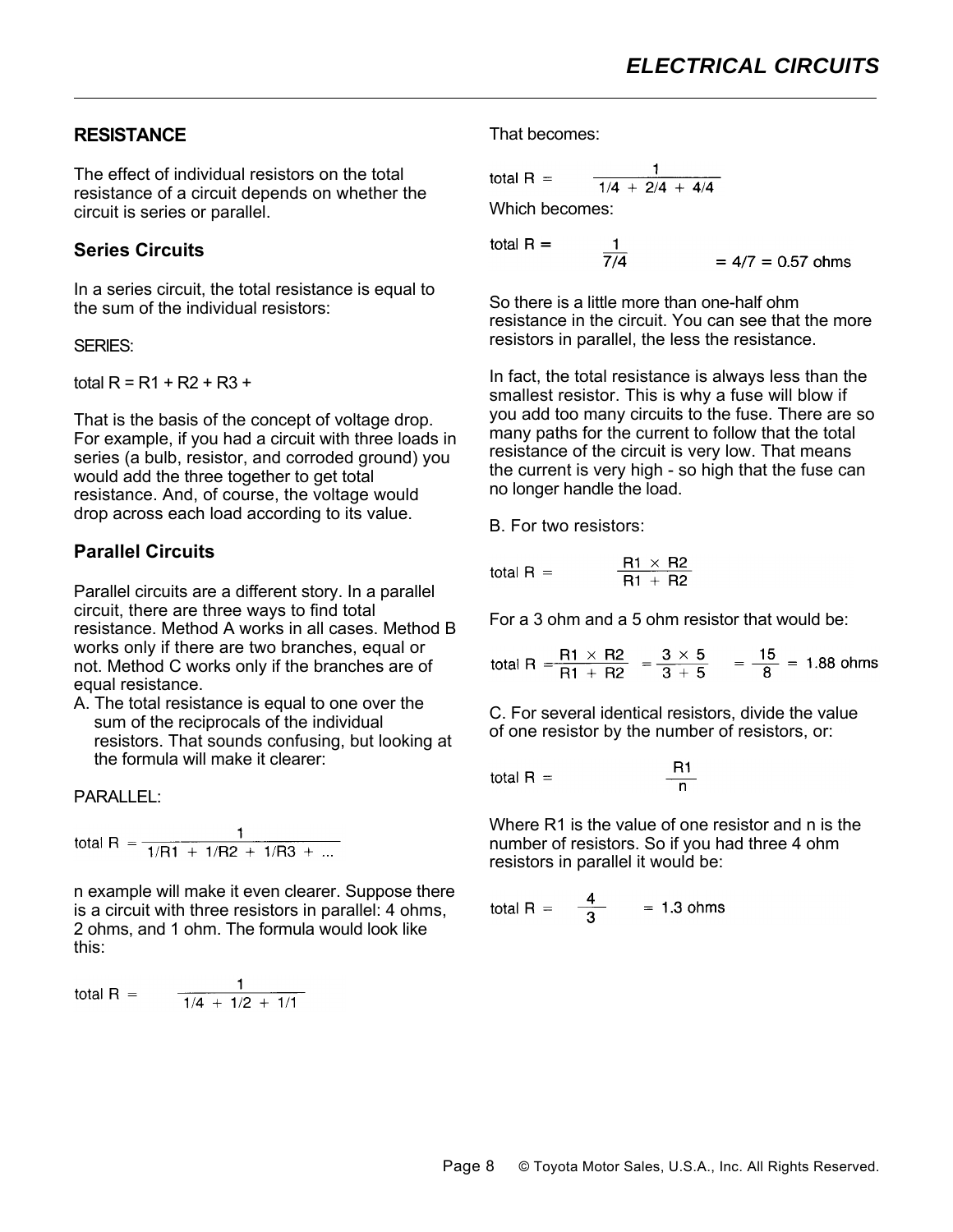# **Optional Problems: Electrical Essentials**

For an additional challenge and extra skill practice on Electrical Essentials, try these more advanced optional problems. These will take a little more time and thought, but each will be a good test of your knowledge.



- 1. In the above circuit, what is the total resistance (RT) and the amount of current flow (I)? \_\_\_\_
	- A. 1.33 ohms and 9 amps
	- B. 4 ohms and 2 amps

- C. 2 ohms and 6 amps
- D. 6 ohms and 2 amps



- 2. In the above circuit, what is the total resistance (RT) and what are the branch currents  $(I_1$  and  $I_2$ ? \_\_\_\_
	- A. 18 ohms, 2 amps, and 4 amps
	- B. 2 ohms, 6 amps, and 3 amps
	- C. 2 ohms, 2 amps, and 4 amps
	- D. 1.5 ohms, 4 amps, and 8 amps



- 3. In the above circuit, what is the total current flow (IT), combined resistance (RT), and the branch currents (I1 and  $I_2$ ?
	- A. 3 amps, 4 ohms, 1 amp, and 2 amps
	- B. 6 amps, 2 ohms, 2 amps, and 4 amps
	- C. 4 amps, 3 ohms, 3 amps, and 1 amp
	- D. 2 amps, 6 ohms,  $\frac{1}{2}$  amp, and  $\frac{1}{2}$  amp